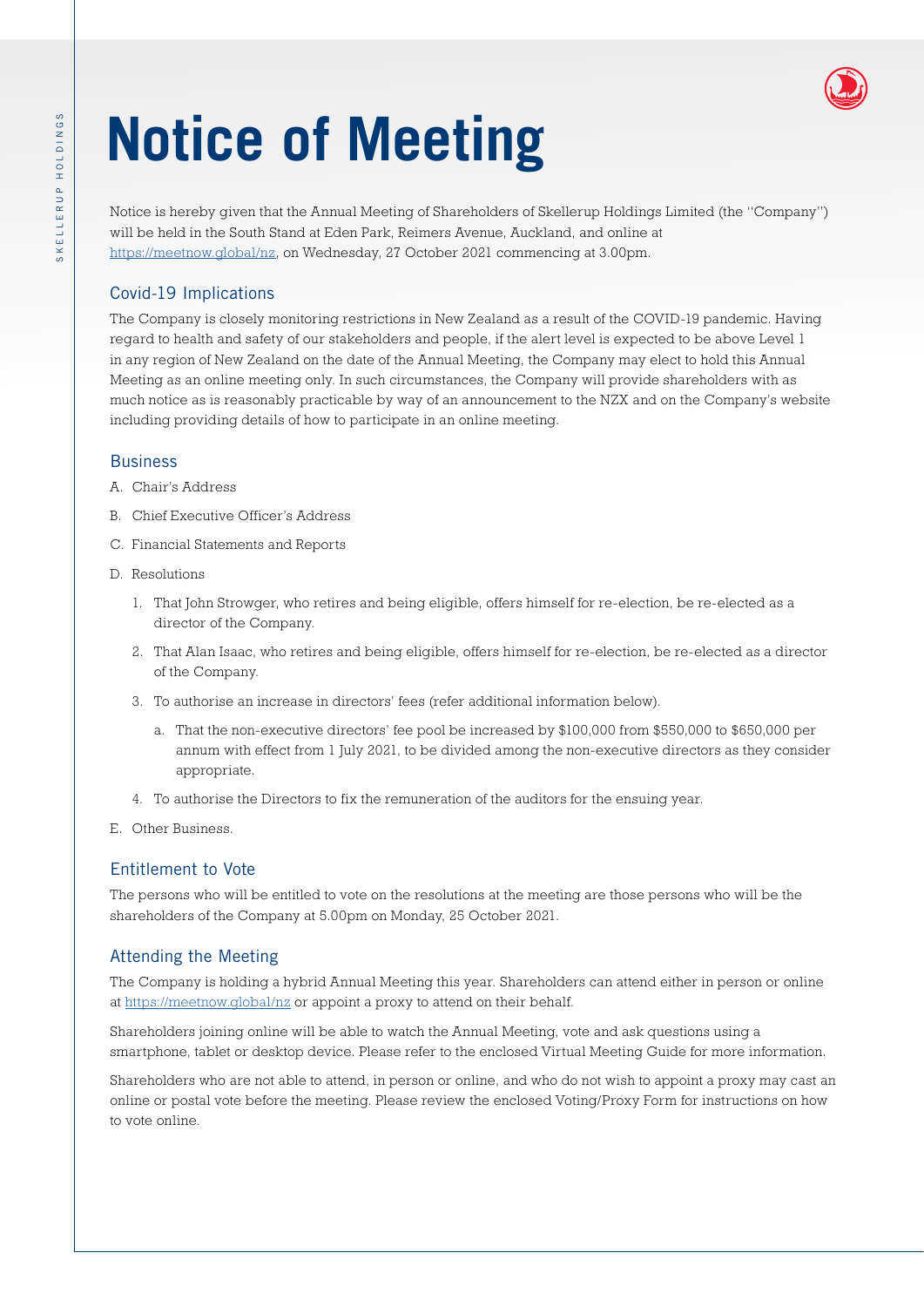## Appointing a Proxy

Any shareholder who is entitled to attend and vote at the meeting may appoint a proxy instead to attend, in person or online, and vote on their behalf.

A proxy need not be a shareholder of the Company. The Chair of the Company is willing to act as proxy for any shareholder who may wish to appoint her for that purpose. The Chair intends to vote any undirected proxies in favour of the resolutions.

If you wish to appoint a proxy, please review the enclosed Voting/Proxy Form which provides information on how to make this appointment.

For your vote or proxy appointment to be effective, it must be received by 3.00pm on Monday 25 October 2021 (being not less than 48 hours before the time of holding the meeting). Graham Leaming, CFO, has been authorised by the Board to receive and count postal and online votes at the meeting.

Resolutions 1 to 4 are ordinary resolutions, requiring a simple majority of the votes of those shareholders entitled to vote and voting.

In accordance with NZX Listing Rules, each non-executive director and all Associated Persons of each such director (as that term is defined in the NZX Listing Rules) is disqualified from casting a vote in favour of Resolution 3, other than where the vote is cast by a non-executive director or an Associated Person of a director as proxy for a person who is entitled to vote, in accordance with the express directions on the proxy form to vote for or against the resolution. Any votes otherwise cast on resolution 3 by a non-executive director or an Associated Person of a director will be disregarded by the Company.

### Explanatory Notes

#### Resolutions 1 & 2: Re-election of Directors

The NZX Listing Rules prohibit a director from holding office (without re-election) for longer than 3 years or 3 annual meetings, whichever is longer. If a director is eligible, he or she may offer himself or herself for reelection by shareholders at the meeting.

The NZX Listing Rules require the Board to identify which Directors it determines to be Independent Directors having regard to factors described in the NZX Corporate Governance Code (the "NZX Code"). The NZX Code states the materiality of any interest, position, association, or relationship needs to be assessed to determine whether it might interfere, or might reasonably be seen to interfere, with the director's capacity to bring an independent judgment to bear on issues before the Board and to act in the best interests of the Company and to represent the interests of its shareholders generally. It is noted that some advisers who provide voting advice to institutional shareholders assess the independence of directors differently to the NZX Code and therefore reach different conclusions on the independence of directors.

#### John Strowger

John was first appointed to the Board in March 2015, re-elected by shareholders at the 2018 Annual Meeting and therefore is to retire in accordance with NZX Listing Rule 2.7.1. Being eligible, John offers himself for election as an independent, non-executive director of the Company.

John is a leading commercial lawyer who specialises in corporate, contract and securities law and mergers & acquisitions. He was named NZ Deal Maker of the Year at the 2019, 2017 and 2015 Australasian Law Awards, and is a former member of the Financial Markets Authority. John co-heads Chapman Tripp's China desk, which coordinates the work it does pertaining to investment and trade between China and New Zealand.

Chapman Tripp provide professional services to Skellerup. John is a partner in Chapman Tripp but is not involved with the delivery of any professional services to Skellerup. The Board has considered this relationship and concluded it does not interfere with his capacity to bring an independent judgment to bear on issues before the Board and to act in the best interests of the Company and to represent the interests of its shareholders generally. Therefore, for the purposes of the NZX Listing Rules, the Board has determined that John Strowger is an independent director.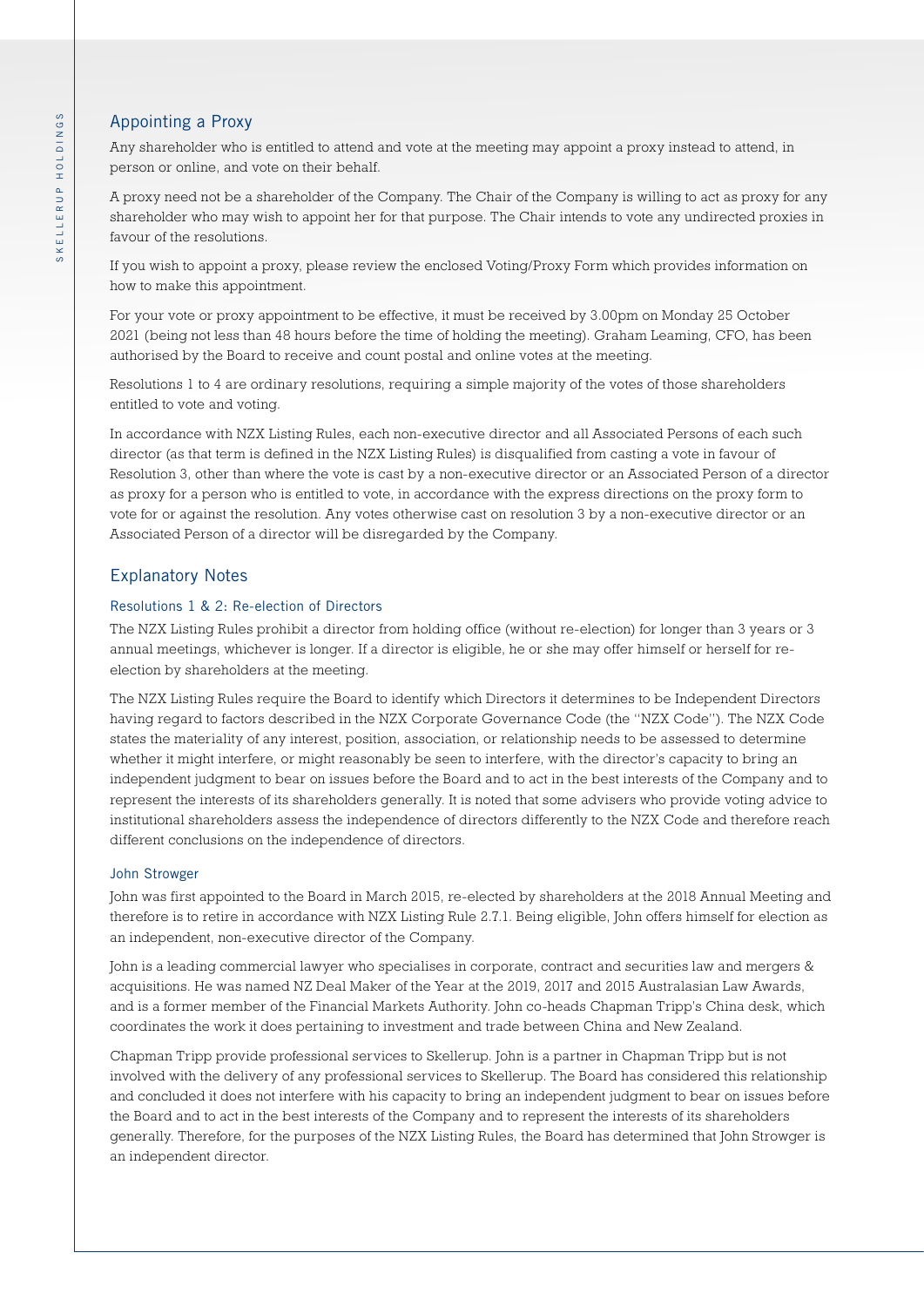#### Alan Isaac

Alan was first appointed to the Board in August 2016, re-elected by shareholders at the 2018 Annual Meeting and therefore is to retire in accordance with NZX Listing Rule 2.7.1. Being eligible, Alan offers himself for election as an independent, non-executive director of the Company.

Alan has considerable experience governing and leading businesses and sporting organisations. He is Chairman of the New Zealand Community Trust, a director of Oceania Healthcare Limited and Scales Corporation Limited. Alan was previously Chairman of KPMG NZ and of Cricket NZ and past President of the International Cricket Council and the New Zealand Institute of Directors.

For the purposes of the NZX Listing Rules, the Board has determined that Alan Isaac is an independent director.

#### Resolution 3: Directors' Fees Increase

This resolution is put to shareholders in accordance with NZX Listing Rule 2.11.1 and relates to the maximum aggregate fees payable to all non-executive directors. At present the maximum fee pool for non-executive directors is \$550,000 per annum, as approved by the shareholders at the Company's annual meeting on 26 October 2016. It is proposed to increase the total pool of directors' fees by \$100,000 to \$650,000 per annum, being an 18% increase.

The current allocation of fees paid to non-executive directors is shown in the table below. There are no Committee member fees paid except for the Chair of the Audit Committee. Executive Director David Mair does not receive any director fee.

| Present Allocation                                         | Current Fee | Change since 2016 |
|------------------------------------------------------------|-------------|-------------------|
| Chair                                                      | \$174.000   | \$14.000          |
| Directors (individually and excluding the Chair)           | \$87,000    | \$7,000           |
| Chair of the Audit Committee (in addition to director fee) | \$25,000    | \$5,000           |

Based on current Board membership the total annual fees paid are \$547,000 leaving \$3,000 of the approved pool unallocated.

The Company is seeking the approval of shareholders to increase the maximum fee pool for non-executive directors for the following reasons:

- (a) The Company has experienced significant growth and robust financial performance since the director fee pool was last approved 5 years ago in 2016.
- (b) The Company continues to grow in complexity and has significant global operations with a consequent increasing workload for directors, including the workload of those directors appointed to committees of the Board. Directors' workloads will increase with more legislative and regulatory changes being proposed, stakeholders' expectations increasing to consider and monitor a broader range of non-financial measures together with governing through the ongoing uncertainties of COVID-19.
- (c) To ensure the Company can offer competitive fees to attract and retain non-executive directors of a high calibre.
- (d) To allocate Board Committee Fees if and as required.

The Board considers, in light of the realities of the increased workloads and responsibilities undertaken by the Board and consideration of the Independent Report (as outlined below), that the proposed increased fees pool is fair and reflective of market conditions.